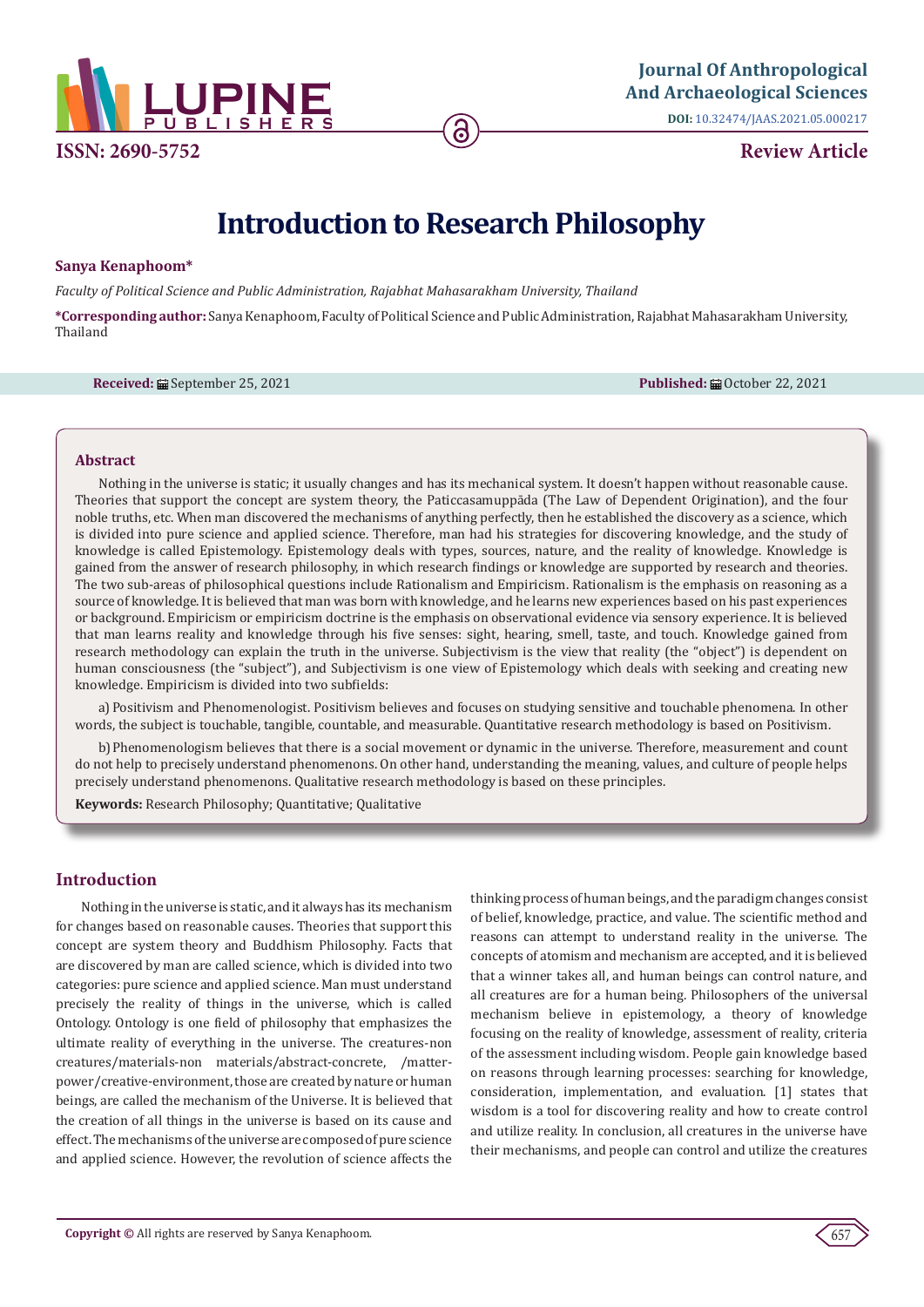if they know precisely their mechanism system. Epistemology is the study of reality, discovering knowledge. Human being has many strategies for getting knowledge: deductive, inductive and scientific methods. The learning processes have been developed to be research methodology.

# **History of Knowledge Discovery**

Man is the outcome of the revolution and the creation of knowledge which is different from other living creatures because man can communicate through various channels: listening, speaking, reading, and writing. Man learns and gains knowledge from the environmental surroundings and applies the knowledge for self-development and problem solutions. Knowledge is

composed of facts and theories, which man uses knowledge to understand, explain, control, and predict future events. The knowledge is adopted from the curiosity of human beings for knowledge retrieval. Four methods are employed for discovering fact and knowledge: experience, knowledge resources, reasons, and research [2- 4].

# **Experience**

mankind has been concerned with nature, and he has learned from natural phenomenons, which knowledge begins with his problems, and he has tried to find problem solutions. As a result, he learned and stored knowledge from natural phenomena, and he applied the knowledge to his daily life (Figure 1). The knowledge from experience is summarized as follows.



**Figure 1:** Integration of various fields of philosophy for discovering reality or knowledge through research methodology adopted from Imsiri P (2010).

#### **Knowledge is gained by chance**

For instance, in former times people ate burned birds accidentally, and the burned birds tasted more delicious than the raw ones. One example is people found that they burned muddy soil is hard and water cannot absorb in the soil. People got a stomachache and they ate leaves of some trees, and they felt better. People got knowledge from these experiences by chance.

#### **Knowledge is gained by trial and error**

People get knowledge by repetitively doing something until they get satisfied answers/results. The knowledge is used for solving unexpected problems. Whenever they encounter unexpected difficulties, they might use the trial-and-error method for problem solutions. In conclusion, an experience is a tool for getting knowledge through both conscious and subconscious processes. The weak point of knowledge from experience is the reality of knowledge of the same phenomenon may be different if the knowledge is from a

different background or personal experience.

#### **Authority**

Knowledge is gained from mysterious events such as superstition and holy things. People may learn and gain knowledge from authoritative sources such as traditions and beliefs, or leaders and experts. Knowledge gained by authority and experts is summarized as follows.

- a) Knowledge is gained by authority or experts. Local philosophers and teachers are important people for providing knowledge and reality. On other hand, people may ask the superstition/ black magic for some problem solutions especially health problems.
- b) Knowledge is adopted from beliefs, customs, or traditions that have existed for a long time among a particular group of people. Knowledge from traditions may not always be true, so the knowledge should be evaluated before practical application.

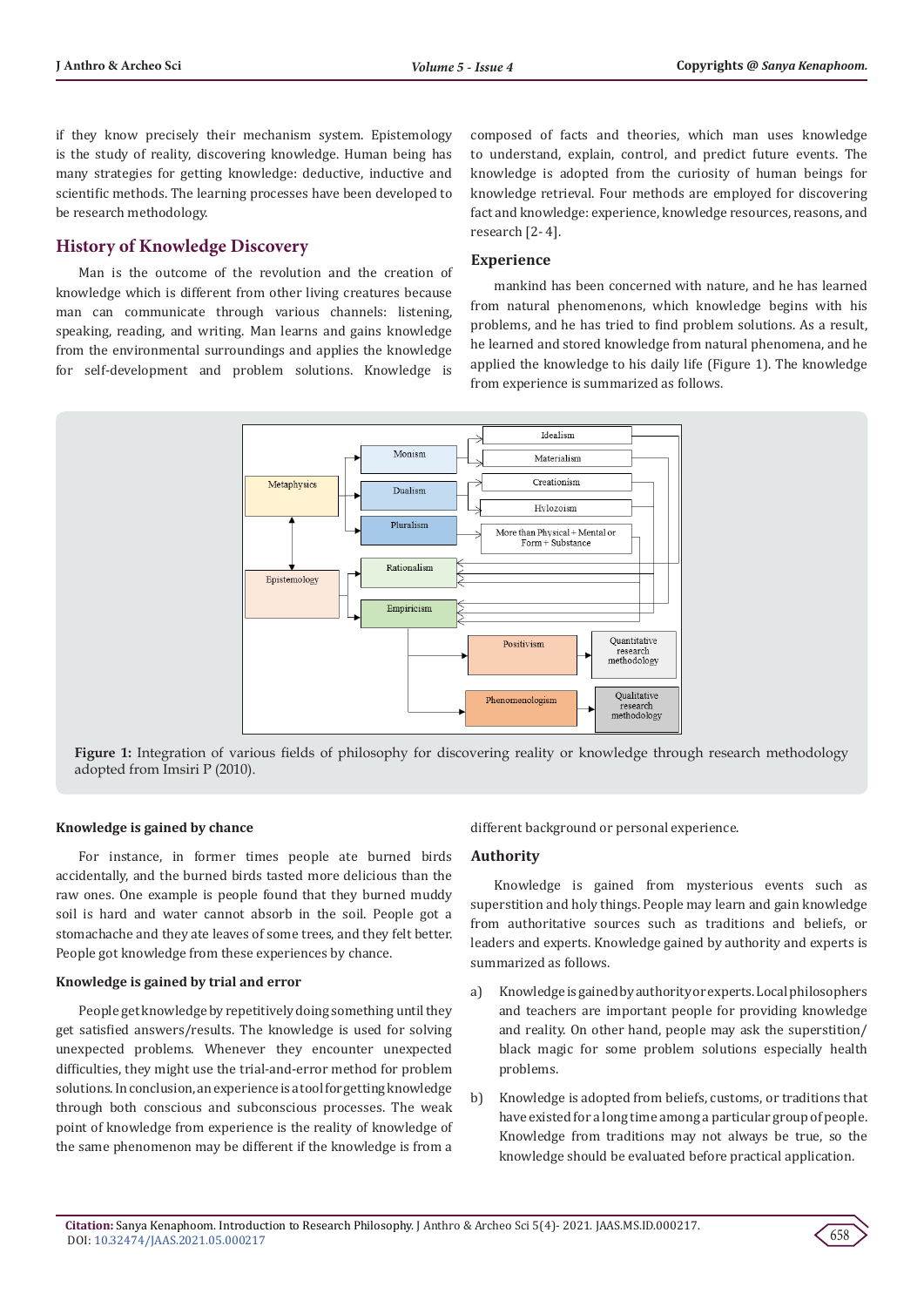c) Knowledge is gained from texts and documents. You gain knowledge from special /specific books such as textbooks, or journals about animal farms.

# **Knowledge is gained from a cause-effect relationship. The types of cause-effect relationships are summarized as follows**

# **Deductive Reasoning**

Aristotle, a Greek philosopher, theorized deductive reasoning knowledge, and he is the father of "Logistic", and he created "the deductive method with the major premise". It is believed that reality can be confirmed by its self-evidence. Aristotle believed that factual knowledge should be evaluated by the syllogism method. Knowledge from the syllogism method includes major and minor facts. Following the cause-effect relationship, the two types of reality are summarized as follows.

Examples of Deductive Reasoning

- a. Major reality: All mammals have lungs.
- b. Minor reality: Pig is a mammal.
- c. Conclusion: All pigs have lungs.
- d. Or
- e. Major reality: Scientists are good at conducting research.
- f. Minor reality: Smith is good at science
- g. Conclusion: Smith can conduct research well.

Aristotle believes that a reliable conclusion has resulted from the magic solution or the deductive reasoning method. However, there are two weak points of the deductive reasoning method; there is no new knowledge and knowledge is not always true.

Example:

- a) Major reality: Diligent students pass the test.
- b) Minor reality: Dam is diligent.
- c) Conclusion: Dam passes the test.

If major reality is not true, the conclusion is not true, either.

The deductive reasoning method is important in improving the thinking process which affects the science of reasoning (Figure 2). However, the weak point of the deductive reasoning method is practical for a specific case, and it is refined to assess knowledge and new facts if the major fact is not reliable and complete.



**Figure 2:** Deductive reasoning.

# **Inductive reasoning**

Francis Bacon criticized the deductive reasoning method because of the insufficient support for the correct conclusion. Due to the weak points of the deductive reasoning method, Francis Bacon proposed the inductive method in concluding the fact based on the empirical phenomenon [4]. Data of the inductive method is collected by observation, experimentation, or other instruments based on a situation. The data will be classified based on the similarities, differences, and relationships. The data is interpreted and concluded for new knowledge. Two types of the inductive method are:

- a) Perfect induction refers to a conclusion based on the data of all participants.
- b) Imperfect induction refers to a conclusion based on the data of some sample subjects. Therefore, the validity of the data

depends on reliable samples and techniques.

Examples of Imperfect induction:

- a. Birds have two legs, and it is inferred that all birds have two legs.
- b. Asian people have black eyes, and it is inferred that all people in Asia have black eyes.
- c. According to the examples, they indicate that the error of data affects the conclusion.

Imperfect information is adopted from personal experience.

Inductive thinking begins with observation rather than belief. Francis Bacon states that empirical evidence is necessary to confirm authority. In other words, the empirical evidence provides information for testing a hypothesis.

**Citation:** Sanya Kenaphoom. Introduction to Research Philosophy. J Anthro & Archeo Sci 5(4)- 2021. JAAS.MS.ID.000217. DOI: [10.32474/JAAS.2021.05.0002](http://dx.doi.org/10.32474/JAAS.2021.05.000217)17

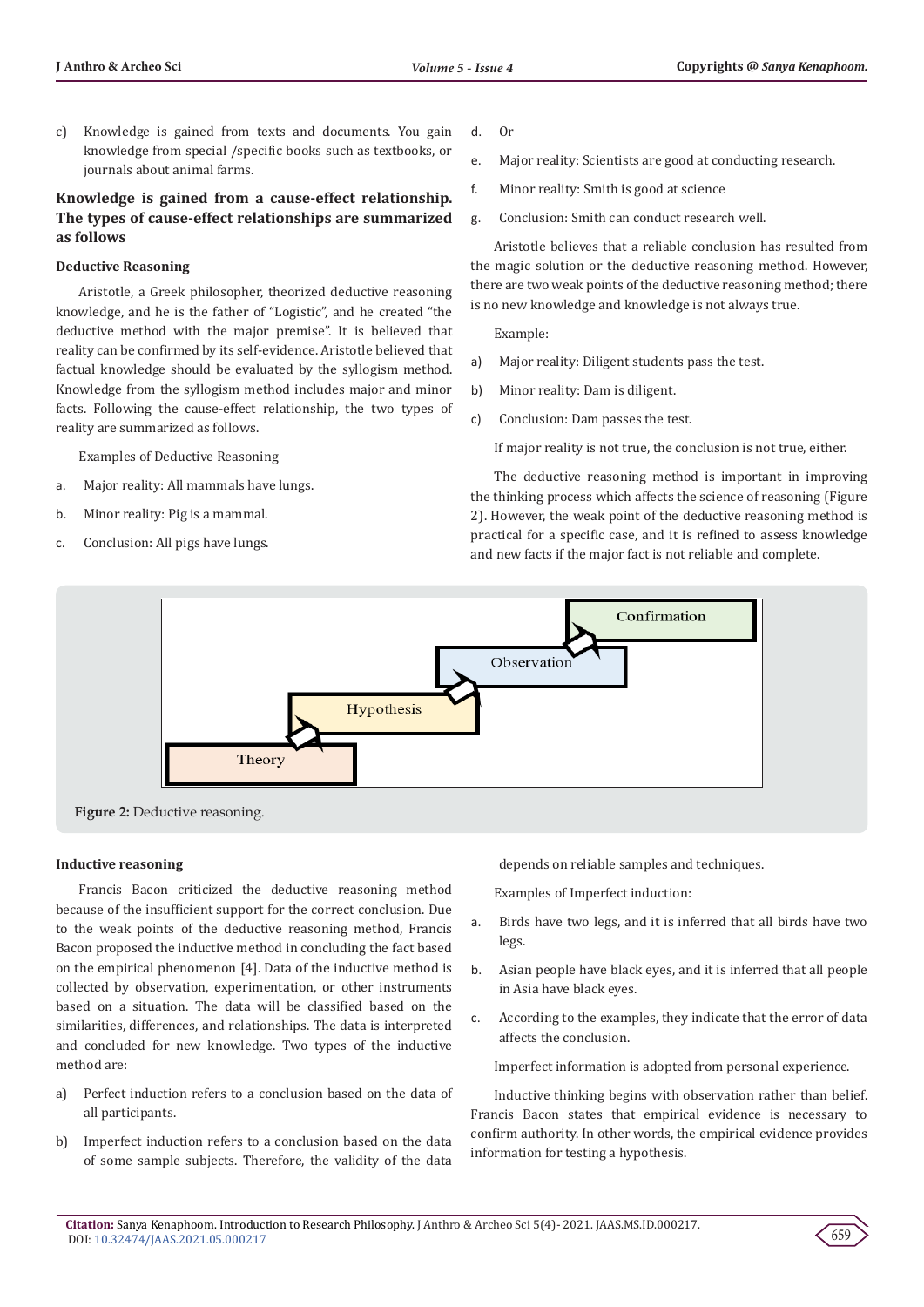# **Inductive-deductive reasoning**

In the 19th century, Charles Darwin established the theory of evolution based on inductive-deductive reasoning for testing a rule. The inductive method starts with observing information about a specific situation. Then the deductive method is employed to test a hypothesis which is called a scientific method. Therefore, the inductive-deductive reasoning method is appropriate in testing hypotheses with empirical evidence for concluding facts. Searching facts by the scientific method is adopted from the concepts of the Inductive-deductive reasoning of Charles Darvin. The process of searching for facts consists of five steps: [4].

- a) **Step 1: Problems:** People encounter problems and difficulties because they do not know exactly how to solve problems.
- b) **Step 2: Constructing hypothesis:** People predict an answer for problems based on their personal experience with reason is called a hypothesis.
- c) **Step 3:** Data Collection is collected by various instruments and techniques, including experiments.
- d) **Step 4: Data Analysis:** Data is analyzed for hypothesis testing.

e) **Step 5: Conclusion:** Data is analyzed to confirm the conformation with the hypothesis.

The five steps of the scientific method are important to discover knowledge, predict, and control natural phenomena. The scientific method is currently accepted and employed widely for discovering knowledge of various fields, such as education and social sciences. Therefore, the scientific method is important for research methodology. In conclusion, there are various ways of searching for reality by using simple and complex methods. Therefore, an appropriate method should be used for discovering reality or knowledge. Research is a scientific method for discovering new knowledge or reality, which the method is employed for developing and creating knowledge and reality of various fields, such as natural science and social sciences (Figure 3). The scientific method is based on "Positivism" and Inductive-deductive reasoning. The concepts of positivism affect "Logic Positivism". One major principle of positivism is a verifiability principle. Something is meaningful if and only if, it can be observed by human senses or if it is a mathematical or logical tautology. John Dewey proposed five steps of the scientific process as follows: [5-7]



**Figure 3:** Inductive Reasoning.

- a. Identifying problems and scope
- b. Constructing hypothesis
- c. Data collection and analysis
- d. Conclusion
- e. Confirmation

Research is a process of integrating experience, knowledge resources, and reason in searching for new knowledge through the scientific method based on empirical data and confirmation. Therefore, the scientific method is the best way in searching for facts and knowledge (Table 1).

| Table 1: Comparison of knowledge between experience and research. |
|-------------------------------------------------------------------|
|-------------------------------------------------------------------|

| S.No. | <b>Items</b>                         | <b>Practical Application</b>                | Research                                                                               |
|-------|--------------------------------------|---------------------------------------------|----------------------------------------------------------------------------------------|
|       | Resources                            | Common senses based on subjective<br>helief | Empirical data examined by object reality.                                             |
|       | Interested Issue                     | Accidentally-based phenomenon               | The systematically controlled phenomenon by inductive and deductive<br>methods.        |
| э.    | Method in searching for<br>knowledge | Application of knowledge from<br>experience | Application of experience for transforming empirical data with reasoning.              |
| 4.    | Types of findings                    | Finding resulted from one's examiner        | Results of both external and internal knowledge through the self-correcting<br>method. |

# **Research Philosophy**

Philosophy is the primary study of general and fundamental problems, such as those concerned with reality, knowledge,

and values of the world. The essence of philosophy is to find out philosophical answers to all questions through a critical and systematic approach and its reliance on rational argument.

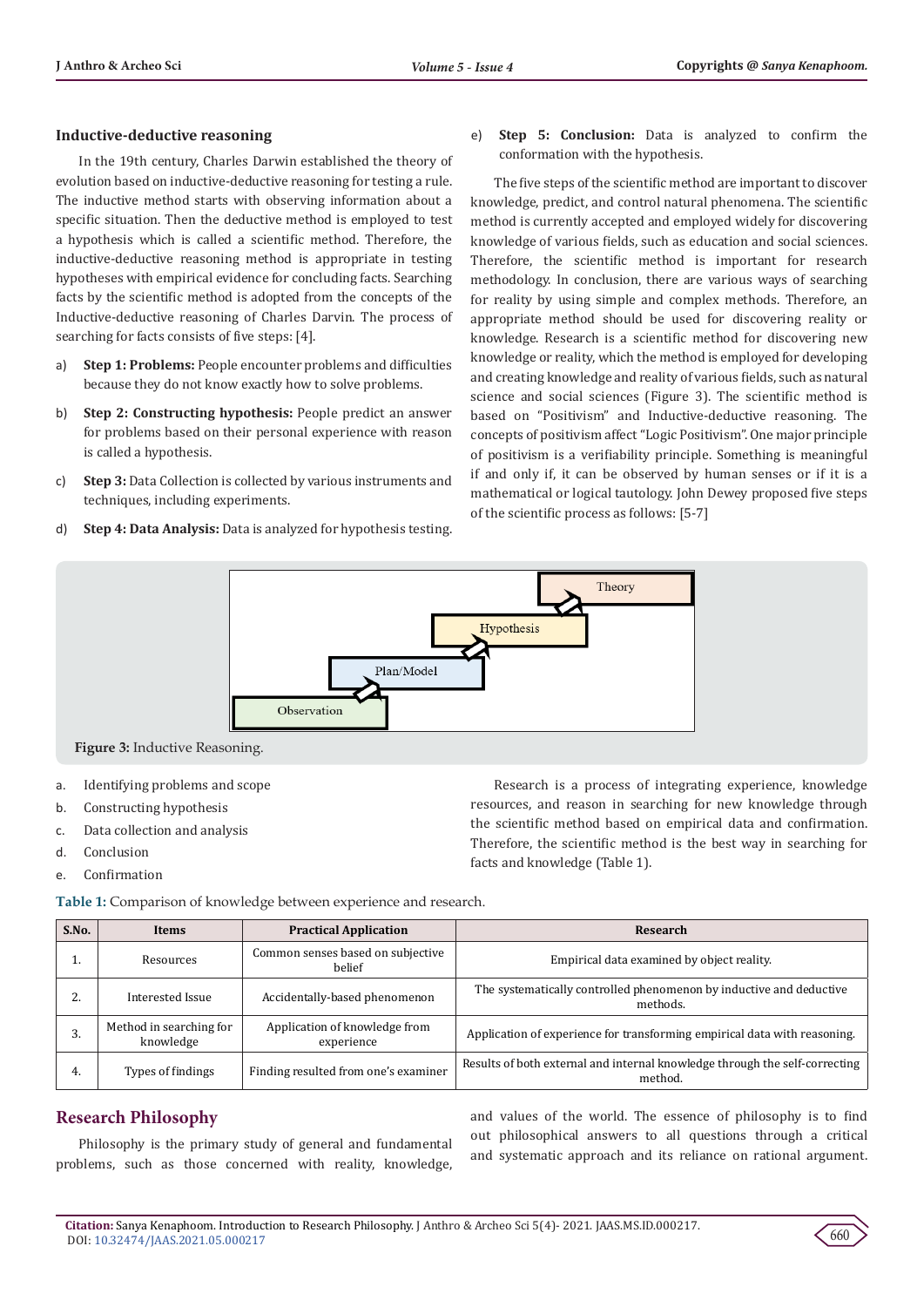The philosophical study is composed of three main brands of philosophy to discover reality, knowledge, and values of the world [8]. Research is a careful study or a scientific study to discover new knowledge or information about it. Research findings are adopted to answer all research questions, which are based on fundamental principles of philosophy. The word "Philosophy" is from the ancient Greek "Sophia" which means love of wisdom. Two main areas of philosophy are Metaphysics and Epistemology [9,10].

- **1.1.** Metaphysics is the study of the most general features of reality, such as existence, time, the relationship between mind and body, objects and their properties, wholes and their parts, events and processes, and causation. Three branches of metaphysics are:
- **1.1.1.** Monism is a philosophical theory that a variety of existing things can be explained in terms of a single reality or substance which is called Dualisms.
- **1.1.1.1.** Idealism is the belief that reality is mentally constructed or otherwise immaterial, while realism holds reality exists independently of the mind.
- **1.1.1.2.** Materialism is a form of philosophical monism which holds that matter is the fundamental substance in nature, and that all phenomena, including mental phenomena and consciousness, are the result of material interactions. Materialism is categorized into two subfields:
- a) Atomism is a theoretical approach that regards something as interpretable through analysis into distinct, separable and independent elementary components. Atomism is the opposite of holism.
- b) Energetism is the ontology, or philosophy of being, which holds that all things are ultimately composed of energy. It is opposed to ontological materialism and idealism. Energeticism might be associated with the physicist and philosopher Ernst Mach, though his attitude to it is ambiguous. [1] It is a theory that is largely rejected now due to its Aristotelian metaphysical leanings, and due to its rejection of the existence of a microworld.
- **1.1.2.** Dualism is the idea or belief that everything has two opposite parts or principles. In other words, the quality or state of having two different or opposite parts or elements. The philosophy is divided into two subfields:
- **1.1.2.1.** Creationism is the belief that the Universe and living organisms originate "From specific acts of divine creation." For young Earth creationists, this includes a literalistic reading of the Book of Genesis and the rejection of evolution.
- **1.1.2.2.** Hylozoism is the philosophical point of view that all matter (including the universe as a whole) is in some sense alive.
- **1.1.3.** Pluralism as a political philosophy is the recognition and affirmation of diversity within a political body, which permits

the peaceful coexistence of different interests, convictions, and lifestyles. In conclusion, Metaphysics or Ontology is the study of the most general features of reality or the study of being.

- **1.2.** Epistemology or Theory of Knowledge is concerned with the nature and scope of knowledge, such as the relationships between truth, belief, perception and theories of justification. Epistemology consists of two sub-fields:
- **1.2.1.** Rationalism is the emphasis on reasoning as a source of knowledge. Rationalism claims that every possible object of knowledge can be deduced from coherent premises without observation.
- **1.2.2.** Empiricism is the emphasis on observational evidence via sensory experience over other evidence as to the source of knowledge. Empiricism claims that at least some knowledge is only a matter of observation. For this, Empiricism often cites the concept of tabula rasa, where individuals are not born with mental content that knowledge builds from experience or perception. In conclusion, knowledge of reality is discovered by experiences through five senses: sight, hearing, taste, smell, and touch, which the senses are tools or channels for searching for knowledge or reality is called materialism. Empiricism is divided into two sub-fields:
- **1.2.2.1.** Positivism is the philosophy of science that information derived from logical and mathematical treatments and reports of sensory experience is the exclusive source of all authoritative knowledge, and that there is valid knowledge (truth) only in this derived knowledge. The concept of Positivism is the basis of quantitative research methodology.
- **1.2.2.2.** Phenomenology is the study of structures of consciousness as experienced from the first-person point of view. The central structure of an experience is its intentionality, its being directed toward something, as it is an experience of or about some object. The concept of Phenomenologism is the basis of qualitative research methodology. Philosophical concepts or beliefs in reality influence in search for knowledge or the reality of human beings. Knowledge and reality are classified based on philosophical concepts. [11-14] defines the research paradigm as consisting of strategies for seeking knowledge and the reality of academicians. Therefore, the research paradigm is fundamental beliefs and searching strategies for knowledge of human beings. Researchers have usually various conceptual frameworks for various study fields. Therefore, the research paradigm is a guideline for researchers to design their appropriate and correct research methodology [8]. Basic principles of research philosophy consist of two main areas:
- a) Postpositivism in philosophy and models of scientific inquiry, postpositivism (also called postempiricism) is a metatheoretical stance that critiques and amends positivism. The concept is a basis of quantitative research through a Deductive Reasoning method" [15,16].

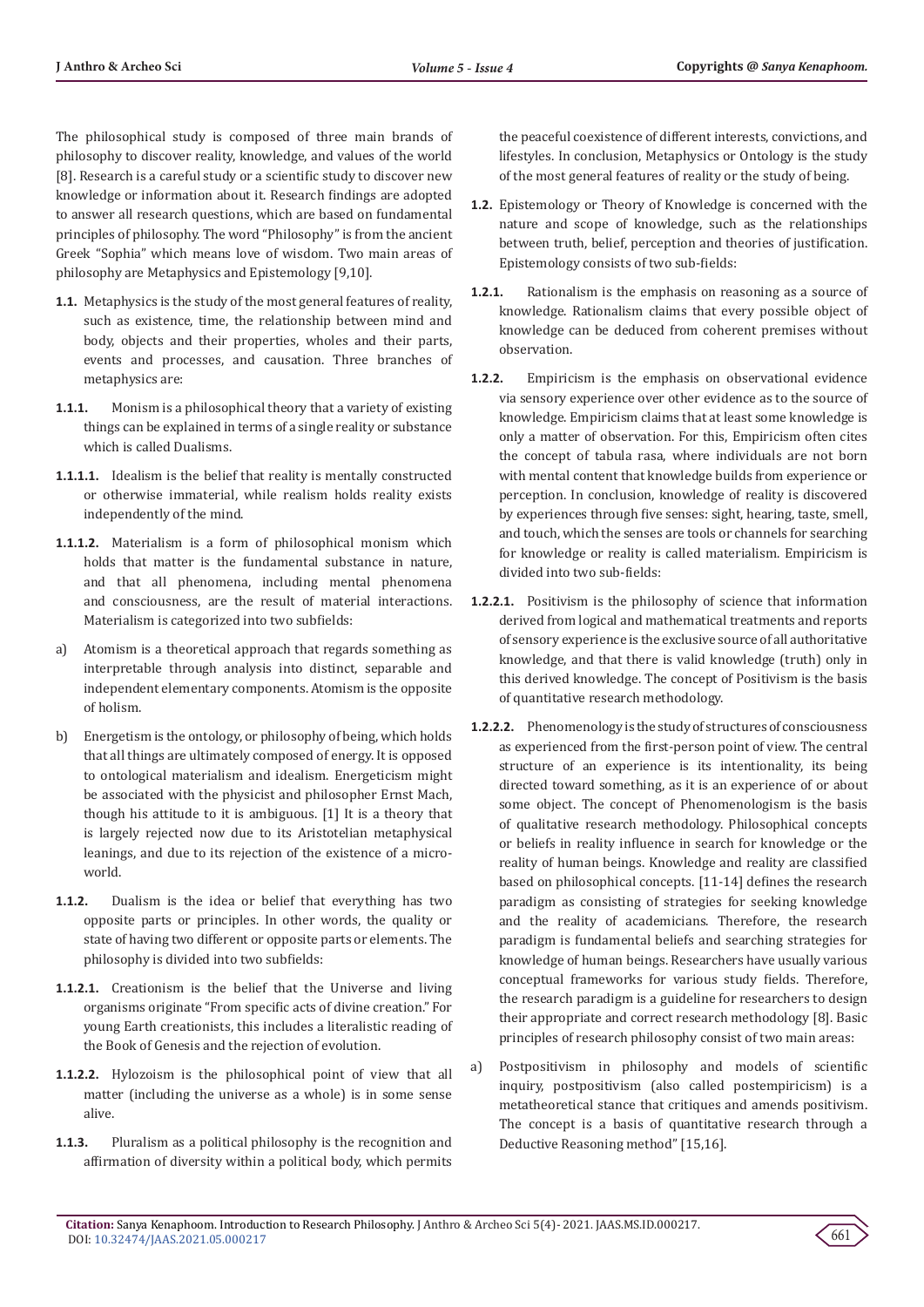Deductive reasoning deductive logic, logical deduction, or informally, "top-down" logic, is the process of reasoning from one or more statements (premises) to reach a logically certain conclusion. Deductive reasoning links premises with conclusions [17,18]

- a. In conclusion, the research paradigm of Postpositivism is quantitative research methodology focusing on reality and conclusion with quantitative data. An objective instrument is employed for data collection. Research methodology is divided into steps. Sampling is based on theories and possibility or data collection by a questionnaire, an observation form, a test, an interview form including experiment. The instruments are objective containing numerical data.
- b. Research paradigm of phenomenology is a concept concerned with both scientific method and social science research. The concept focuses on studying human behavior in knowledge, feeling, abstract ideas, and complicate to be measured exactly. Phenomenology is a basis of qualitative research which discovers reality through an inductive reasoning method.

Inductive reasoning is characterized by data collection strategies: observation or interviews. The data is analyzed and concluded as a grounded theory, and the grounded theory is developed to be a grand theory. In conclusion, the research paradigm of Phenomenology is the basis of qualitative research, and a researcher will observe or interview research participants in a study area. It is a reason-based study, which the data is used to confirm the research hypothesis [19,20].

# **Differences of Quantitative Research and Qualitative Research**

Qualitative research is based on Naturalism and Phenomenalism, whereas quantitative research is based on Positivism. Quantitative research emphasizes the discovery of reality in the current phenomenon, and the data of qualitative research is analyzed and interpreted by an inductive reasoning method in creating a new knowledge. Conversely, qualitative research emphasizes the discovery of reality through a scientific method with empirical data. Qualitative research methodology begins with study on theories, empirical data collection, deductive reasoning analysis, and conclusion [12, 21-25]. Figure 4 shows that qualitative research is based on Naturalism which focuses on studying natural phenomena through a descriptive approach. The holistic view and the deductive reasoning method are important for the discovery of reality and theory. Most of the research in social sciences is based on Phenomenalism focusing on common reality through analysis and experiment and statistical analysis. Research results are more important than research methodology. Research methodology is quite specific with deductive reasoning, and it is used for scientific study.



**Figure 4:** Data Analysis of Inductive and Deductive Conclusion Adopted from Imsiri, P.: 2013.

# **Acknowledgments**

This article has applied to the English version of the Thai version of Sanya Kanaphoom. (2014). "Research Philosophy; Qualitative: Quantitative". Political Science and Law Journal, Kalasin Rajabhat University, 3 (2): 22-55.

# **References**

- 1. Praiwan K (2013) Advanced Research Methodology for Doctoral Degree Students in the Public Administration Program. Maha Sarakham, Rajabhat Maha Sarakham University, India.
- 2. Ary D, Jacob LC, Razavich A (1990) Introduction to Research in Education. 4th Ed. Frot Worth: Holt, Rinehart, and Winston.
- 3. Karnchanawasri S (2008) Discovery of Knowledge and Reality of Human Beings.
- 4. Sukpiti B (2009) Basic Understanding of Research. Nakhoprathom: Research network of Teacher Development. Nakhonprathom Rajabhat University.
- 5. Best J W, Kahn J V (1993) Research in Education. 7<sup>th</sup> Ed. Boston, Allyn and Bacon.
- 6. Borg W R, Gall M D (1989) Education Research: An Introduction. 5th Ed Longman, New York, USA.